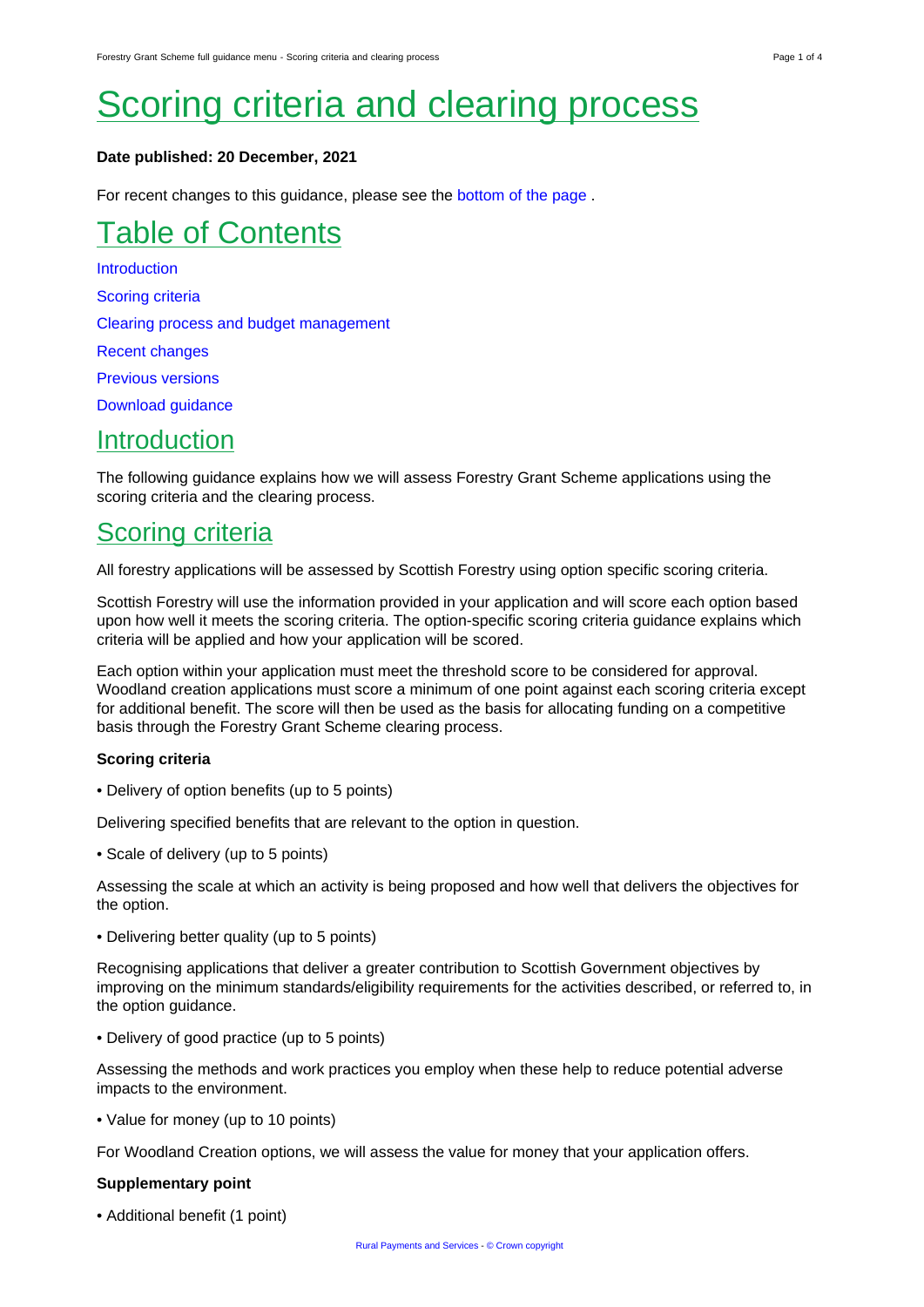Recognising the delivery of other specified benefits that have not already been considered within the scoring criteria.

### <span id="page-1-0"></span>Clearing process and budget management

The aim of the Forestry Grant Scheme clearing process is to ensure that contracts are awarded on a competitive basis and that the highest quality projects are supported from the available budget.

In line with Scottish Government policy and Scottish Rural Development Programme priorities, the annual Forestry Grant Scheme budget will be divided between a series of budget categories. The budget categories and the Forestry Grant Scheme grant options they include are shown in the document below.

The clearing process will then involve applications being compared against the uncommitted budget (headroom) available in the relevant budget category. Scottish Forestry will highlight the availability of grant funds using a traffic light system of green, amber and red as indicated in the document.

For most grant types this will be on a monthly basis, but for some it will be on an annual basis as indicated in the document. The frequency of clearing rounds may be varied in the future, in response to application volumes or the availability of funding.

As a result of the McKinnon Review, we are introducing a 'pre-approval' clearing process for woodland creation cases below £250,000 grant value.

The 'pre-approval' clearing process allows Conservancies to approve woodland creation cases that score very highly, thereby improving the approval time as these cases will not have to wait until the next monthly clearing round.

The 'pre-approval' score will be set higher than the normal monthly threshold score so as to allow the best cases to have contracts issued quicker.

The pre-approval score will be reviewed regularly and the pre-approval process will only operate where there is good budget headroom of at least three times the average monthly approval value for that budget category.



#### [Budget categories table - February 2022 \(PDF, Size: 533.2 kB\)](https://www.ruralpayments.org/media/resources/Budget-Categories-Table---Feb-2022.pdf)

doc\_external\_url: https://www.ruralpayments.org/media/resources/Budget-Categories-Table--- Feb-2022.pdf Forestry Grant Scheme: clearing and budget categories with threshold scores [November 2021]

#### **Stages in the clearing process**

1. At the start of each calendar year and in advance of the first annual clearing exercise in April a threshold score will be set for each grant clearing category. The threshold scores will be published together with an indication of the available headroom. The headroom available will be communicated using a traffic light system and will be updated throughout the financial year. For woodland creation categories, a higher threshold score (i.e. a pre-approval score) will also be set that is above the minimum threshold score for cases.

2. Applicants will then be able to prepare their applications and take decisions about the applications based on budget position and the threshold score at that time.

3. When applications are submitted, conservancy staff may examine cases to establish whether or not a case is likely to meet the relevant threshold score. If an application would not meet the threshold score it will be rejected.

4. All Forestry Grant Scheme cases that meet the threshold score will go forward to the clearing process after the assessment stage has been completed, the case score has been entered into the IT system and the assessment approved by a senior manager.

5. National office staff will run a report within the IT system to produce a list of cases ready for clearing against each of the Forestry Grant Scheme budget categories.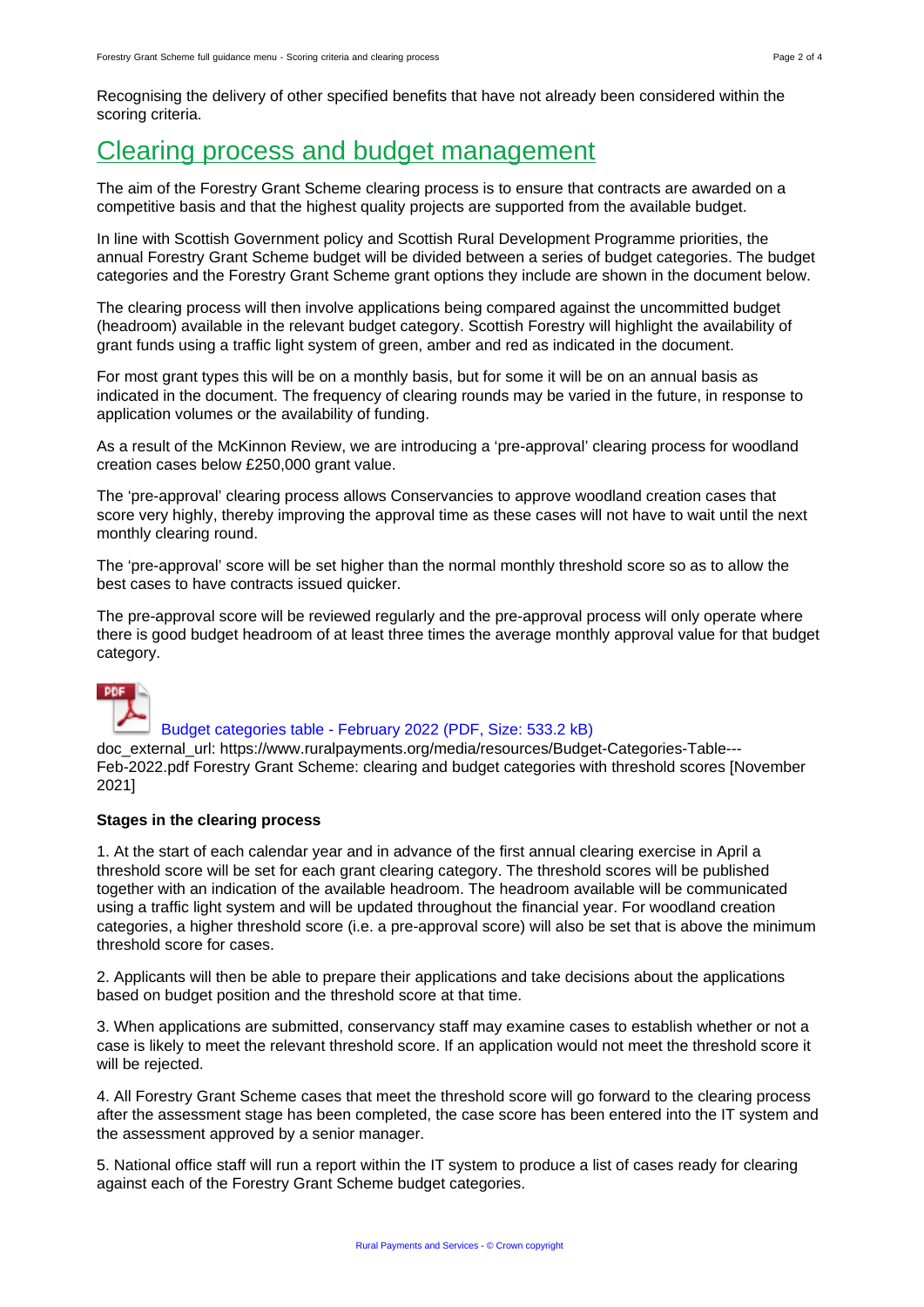7. A clearing score will be set for each category so that cases are funded as per the clearing business rules set out in the budget categories document. The clearing score may be above the threshold score, depending upon the level of competition.

8. Where the value of cases exceeds the available budget for a category the clearing score will be set at a level where all the cases at or above the threshold score can be funded in line with the business rules in the budget categories document.

9. Cases scoring at or above the clearing score within each budget category will generally be approved. Cases scoring below the clearing score will generally be rejected.

10. Where a number of cases share the same score and the available budget isn't sufficient to fund them all, situations may arise where it is necessary for the clearing score to split a group of cases with the same score. Where this arises the budget will be allocated on a first-come first-served basis, based on the date the application was submitted. Cases will be approved in the date order they were received, until the available budget has been fully committed.

11. Alternatively, for options with an annual clearing round, we may use a judging panel format to verify scores and assist with decisions on the allocation of funding.

12. The clearing score from each clearing round will be entered into the IT system and the status of each case included in the clearing will be updated to show approved, rejected or partial approval.

13. Exceptionally, Scottish Forestry's national office may withdraw cases from the clearing round and refer it back to the conservancy where, for example, an anomaly is found with the case, such as the Sustainable Management of Forests element of a joint Sustainable Management of Forests / Woodland Improvement Grant case is rejected and the Woodland Improvement Grant element has a high enough score to be approved, but wouldn't then be eligible.

14. Scottish Forestry may from time to time review the budget allocation across clearing categories, where for example the pressure in some categories is much higher than others, or to reflect changes in policy priorities. Where this happens Forestry Commission Scotland would publicise the revised budgets and headroom.

#### **Complex Forestry Grant Scheme cases**

Applicants may submit Forestry Grant Scheme cases that include multiple grant options. Where this happens each separate option will be scored and will be considered in its own right as part of the clearing process for the relevant grant category. Where some options are approved and others rejected, the case will be given a partial approval, covering the options that met or exceeded the threshold score in their budget category.

In the case of woodland creation, projects will often include two or more woodland creation options, used together to create a more robust and diverse woodland. In such cases, where the different options are all part of a single woodland creation project/block that couldn't reasonably be divided up, we would adopt the following approach to treat them as a single project for clearing:

- each option will be scored separately and must meet the threshold score
- the woodland officer will then review the scores for the different options and calculate a single score by deriving the median area score using the Forestry Grant Scheme score sheet
- the options will then be considered as one project through the clearing process

Generally applicants are advised against submitting cases that include multiple options with a mix of monthly and national clearing rounds. Where such cases are submitted they will either need to wait until both clearing processes are taking place together or one of the options would need to be rejected.

#### **Variation to FGS Contracts**

We would request that applicants give careful consideration to the timing of work, and complete projects and submit claims in the allocated claim year in their contract. Where it is not possible to complete work as planned, applicants may apply to vary work, value or claim year.